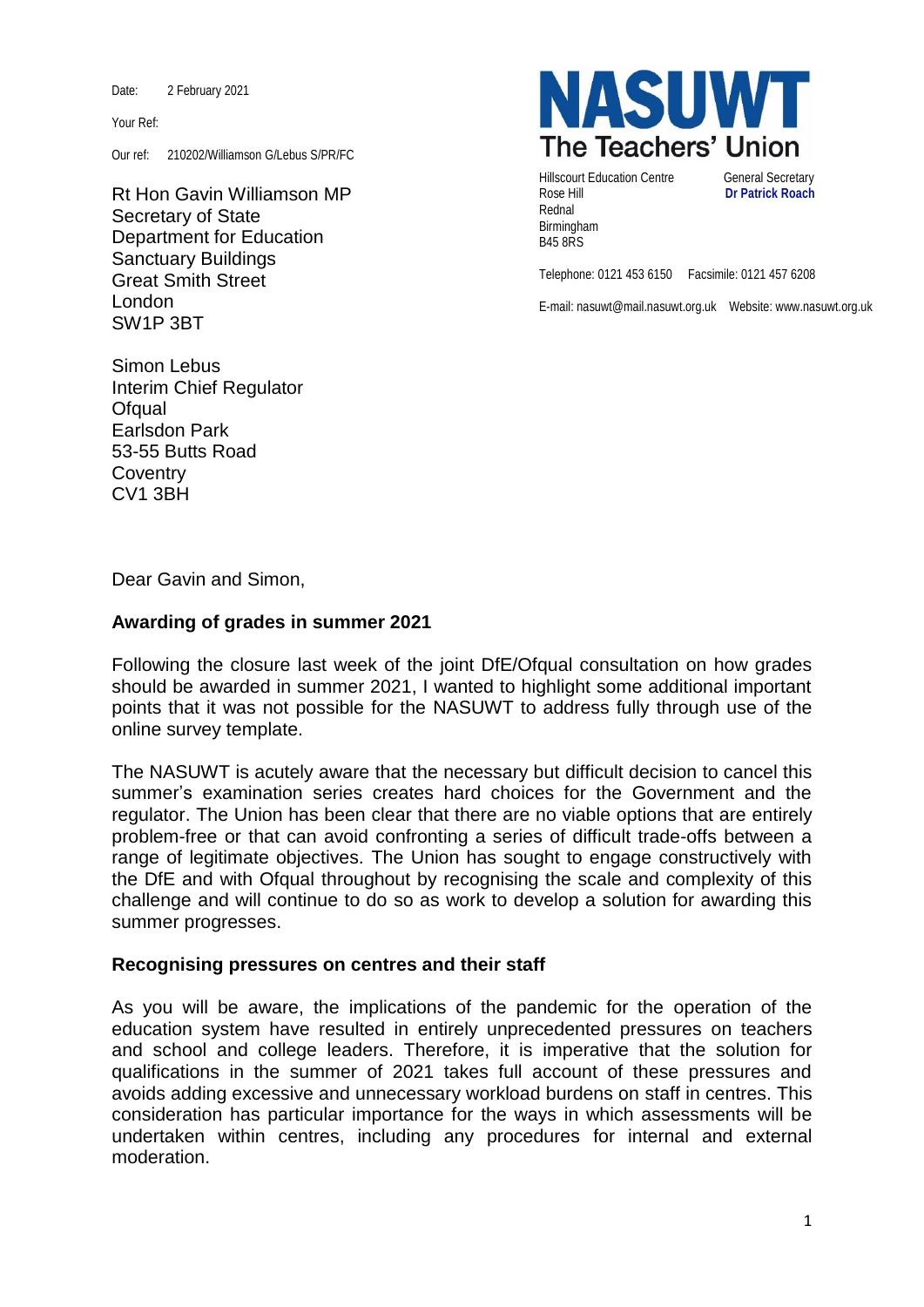Experience confirms that approaches to centre-based assessment can generate significant workload demands. While it is recognised that some form of centre-based assessment is the most appropriate means by which candidate performance can be recognised in many general, vocational and technical qualifications, it is important to note that in this instance, such an approach would be used as a replacement for externally marked examinations. As a result, additional assessment-related workload burdens would be generated for teachers and school leaders that would not be present in normal circumstances.

It is, in part, for this reason that the NASUWT strongly supports the production by awarding bodies of externally-set assessments. The Union also believes that serious consideration should be given to the use of external marking for these assessments, not only as a means of limiting workload burdens but also to ensure that consistent assessments are undertaken according to clear criteria. Further, there should be an expectation on centres that all candidates should undertake these assessments apart from those individual candidates whose circumstances would impair their ability to access these assessments meaningfully and fairly. In such cases, centres should be able to draw upon wider evidence to support their assessments, although it will be important to ensure that expectations on centres and their staff in this respect are manageable and proportionate. In all circumstances, it is critical to recognise that professional, candidate and public confidence in the awarding process this summer will necessitate assessment that is unambiguous and applied according to well understood, common criteria.

Centres will have an important role to play in ensuring that they take all possible steps to create sufficient time to allow assessments to be carried out effectively and for staff to access relevant training and support. The NASUWT, therefore, expects the Government to make clear that centres should support the work of teachers and school and college leaders by allowing them to focus their attention on teaching and leading teaching and learning and using their professional judgement to support awarding. In particular, schools and colleges must be subject to a clear expectation that unnecessarily burdensome practices, including those highlighted as inappropriate in the reports of the Independent Teacher Workload Review Group on marking, planning and assessment, must be discontinued where they are in place. The DfE should also draw attention to the 2018 report of the Teacher Workload Advisory Group on the use of data, *Making Data Work*, and its important recommendations on minimising data-related workload burdens.

The Government must now take the opportunity to strengthen the requirements to ensure that schools now must demonstrate that they have given due regard to the recommendations set out in these reports by confirming that these recommendations must now be followed by schools as part of their arrangements for assessment and teaching and learning.

It should be made expressly clear to centres that teachers and school leaders should not be required to undertake awarding-related tasks that do not require the skills, talents and expertise of a qualified teacher and that they should not be required to undertake training or other activities outside their directed time.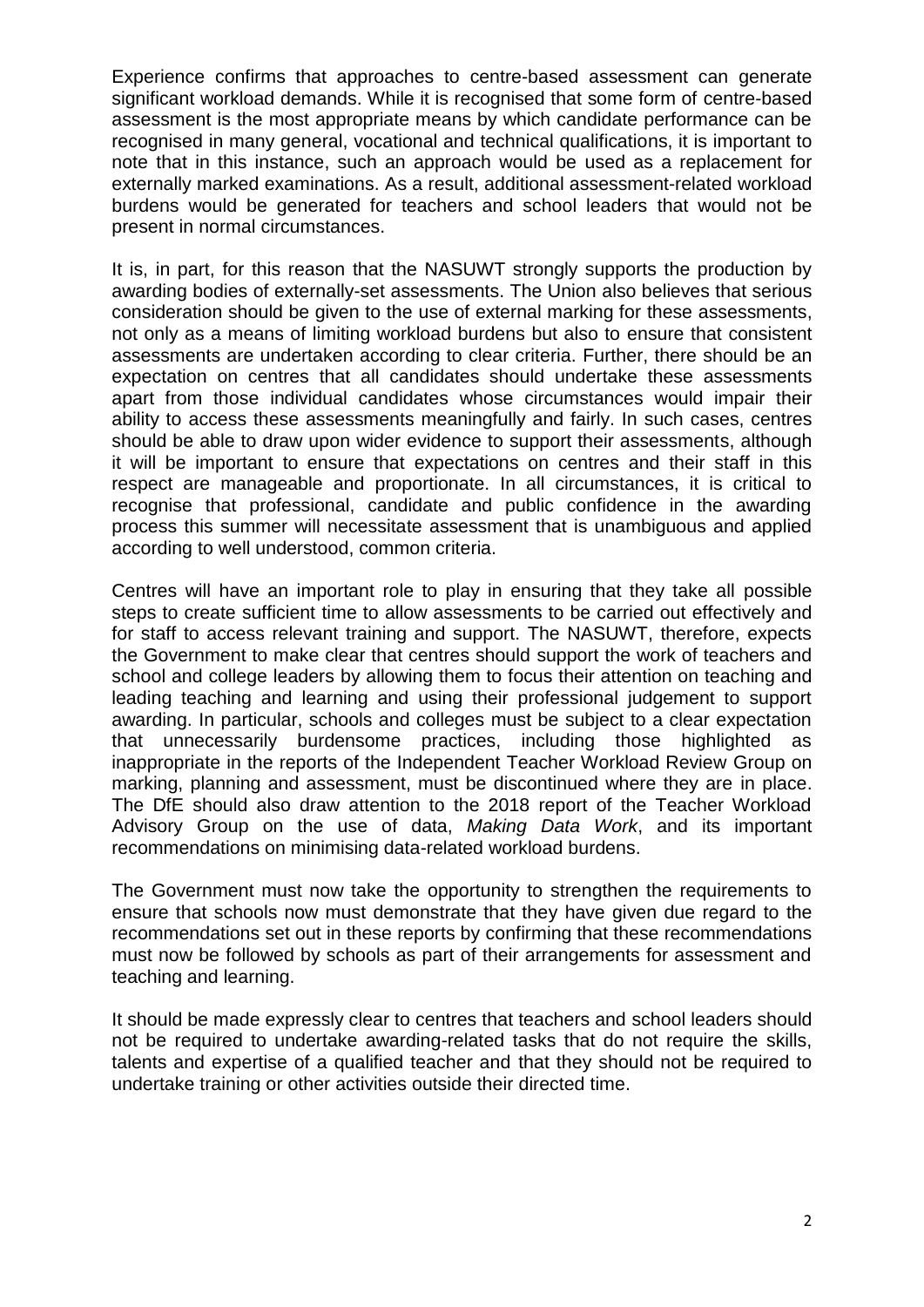## **Awarding and appeals**

The NASUWT recognises that it is important that candidates should have access to an effective appeals mechanism so that errors in awarding can be corrected.

The use of awarding body external assessments wherever possible will be important in this respect as they will provide the most effective means of ensuring that assessment is conducted according to clear and consistent criteria. Where such assessments cannot be used, it will be essential for awarding bodies to establish unambiguous guidelines on the use of wider evidence.

It is right that the responsibility for awarding grades will remain with awarding bodies. It should also be made clear that assessment evidence provided to awarding bodies is submitted by centres on a corporate basis and is not the responsibility of any individual teacher or school leader.

The NASUWT notes that the proposals in the consultation leave open a range of possible options for the management of appeals. The Union looks forward to further engagement with the DfE and Ofqual on this issue but is clear that the outset that arrangements should be established in such a way that they deter groundless or speculative appeals and do not encourage second-guessing of centres' assessments.

## **Further contingency planning**

The NASUWT notes that the proposals set out in the consultation document appear to be based on an assumption that students will return to their centres for face-toface teaching in the relatively near future. In light of the disruption that exam cohorts have faced, the Union agrees that it will be important for candidates to benefit from as much teaching as possible during normal term time, not only to allow them to access their curricular entitlements to the fullest possible extent but also in order to ensure that there is a sufficient evidence base for effective assessment.

For this reason, the Government must now consider the merits of prioritising exam cohorts as part of any staggered relaxation of the current partial school closures. Teachers have little viable time available for face to face teaching with these students or to undertake and complete any assessments leading to awards this summer. Further disruption for these students will render unviable any move to effective and robust teacher-led assessment arrangements in place of examinations.

It will, therefore, be essential to ensure that plans for awarding take into account the potential for disruption to on-site provision to continue beyond the time period currently anticipated. In such circumstances, it may be the case that centres would not have sufficient evidence on which to assess candidates on the basis envisaged in the consultation document. It will, therefore, be important for the DfE and Ofqual to work with the NASUWT and other legitimate stakeholders to develop contingency options if this situation were to arise. Clearly, regard for the wellbeing of young